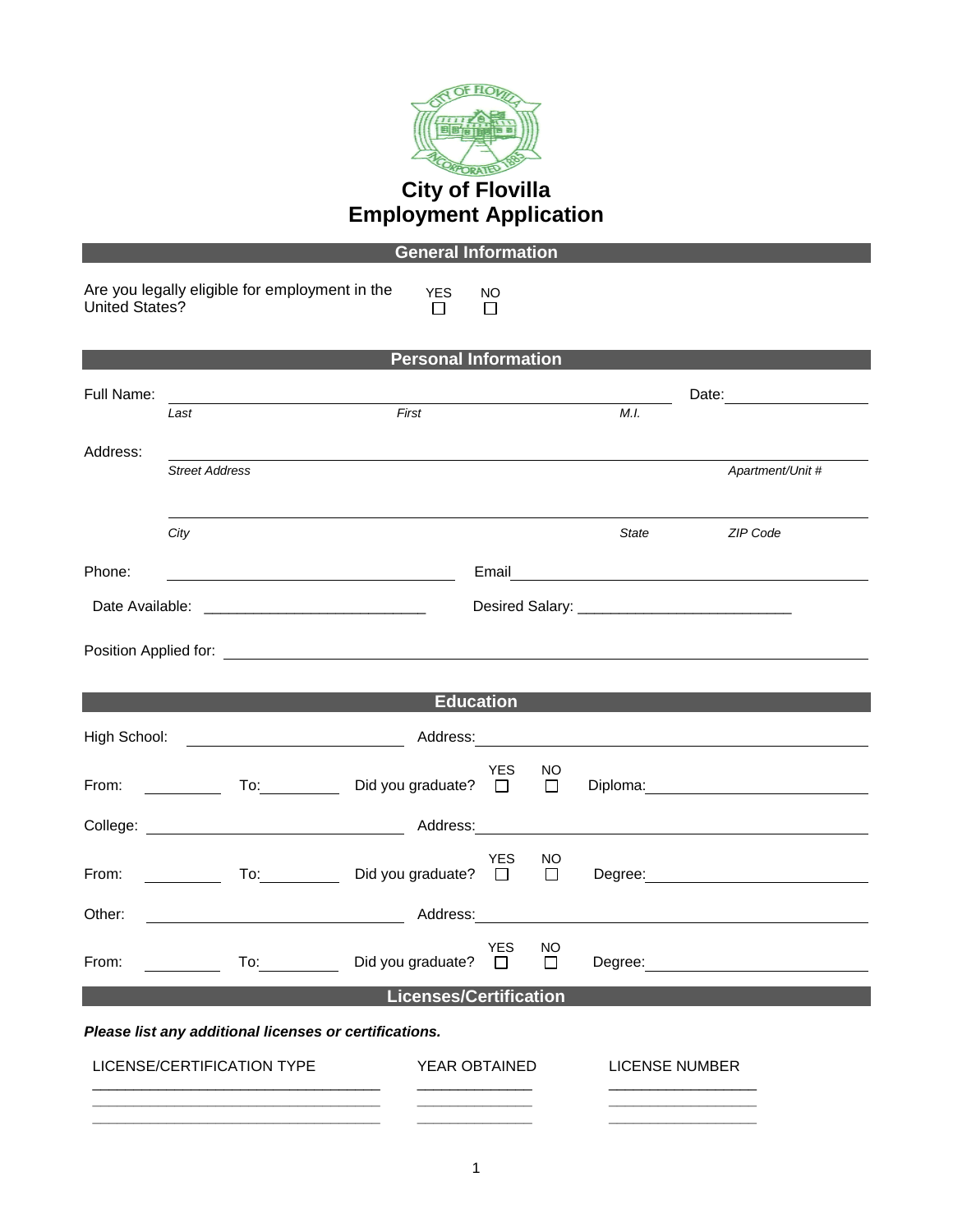## **Previous Employment for Last 5 Years (List most recent first)**

| Company:<br>Address:    | <u> 1989 - Johann Stein, marwolaethau a bhann an t-Amhain ann an t-Amhain an t-Amhain an t-Amhain an t-Amhain an </u>  |                                                               |                    | Supervisor: <u>____________________</u>                                                                                                                                                                                                |
|-------------------------|------------------------------------------------------------------------------------------------------------------------|---------------------------------------------------------------|--------------------|----------------------------------------------------------------------------------------------------------------------------------------------------------------------------------------------------------------------------------------|
| Job Title:              | <u> 1989 - Johann Barnett, fransk politik (</u>                                                                        | Starting Salary: \$                                           | Ending Salary: \$  |                                                                                                                                                                                                                                        |
|                         |                                                                                                                        |                                                               |                    |                                                                                                                                                                                                                                        |
| From:                   |                                                                                                                        |                                                               |                    | Reason for Leaving:<br><u>Example 2008</u>                                                                                                                                                                                             |
|                         | May we contact your previous supervisor for a reference?                                                               | <b>YES</b>                                                    | NO.<br>П           |                                                                                                                                                                                                                                        |
|                         |                                                                                                                        |                                                               |                    |                                                                                                                                                                                                                                        |
| Company:<br>Address:    | <u> 1989 - Johann Barn, amerikan besteman besteman besteman besteman besteman besteman besteman besteman besteman</u>  |                                                               |                    | Supervisor: Victor Contract Contract Contract Contract Contract Contract Contract Contract Contract Contract Co                                                                                                                        |
| Job Title:              |                                                                                                                        | Starting Salary:\$                                            | Ending Salary:\$   |                                                                                                                                                                                                                                        |
|                         |                                                                                                                        |                                                               |                    |                                                                                                                                                                                                                                        |
| From:                   |                                                                                                                        |                                                               |                    | Reason for Leaving:<br><u>Next and the manufacture of the set of the set of the set of the set of the set of the set of the set of the set of the set of the set of the set of the set of the set of the set of the set of the set</u> |
|                         | May we contact your previous supervisor for a reference?                                                               | <b>YES</b><br>$\Box$                                          | NO<br>$\Box$       |                                                                                                                                                                                                                                        |
| Company:                | <u> 1989 - Johann Barn, mars ann an t-Amhain ann an t-Amhain ann an t-Amhain ann an t-Amhain an t-Amhain ann an t-</u> |                                                               |                    |                                                                                                                                                                                                                                        |
| Address:                | <u> 1989 - Johann Stoff, deutscher Stoffen und der Stoffen und der Stoffen und der Stoffen und der Stoffen und der</u> |                                                               |                    | Supervisor: National Assembly Properties                                                                                                                                                                                               |
| Job Title:              | Starting Salary: \$<br><u> 1980 - Johann Barbara, martin a</u>                                                         |                                                               |                    | Ending Salary: \$                                                                                                                                                                                                                      |
|                         |                                                                                                                        |                                                               |                    |                                                                                                                                                                                                                                        |
| From:                   |                                                                                                                        | Reason for Leaving: Management Control of Reason for Leaving: |                    |                                                                                                                                                                                                                                        |
|                         | May we contact your previous supervisor for a reference?                                                               | <b>YES</b><br>$\mathbf{1}$                                    | NO<br>П            |                                                                                                                                                                                                                                        |
| <b>Military Service</b> |                                                                                                                        |                                                               |                    |                                                                                                                                                                                                                                        |
|                         |                                                                                                                        |                                                               |                    | From:<br>To: $\qquad \qquad$                                                                                                                                                                                                           |
|                         | Rank at Discharge:                                                                                                     |                                                               | Type of Discharge: |                                                                                                                                                                                                                                        |